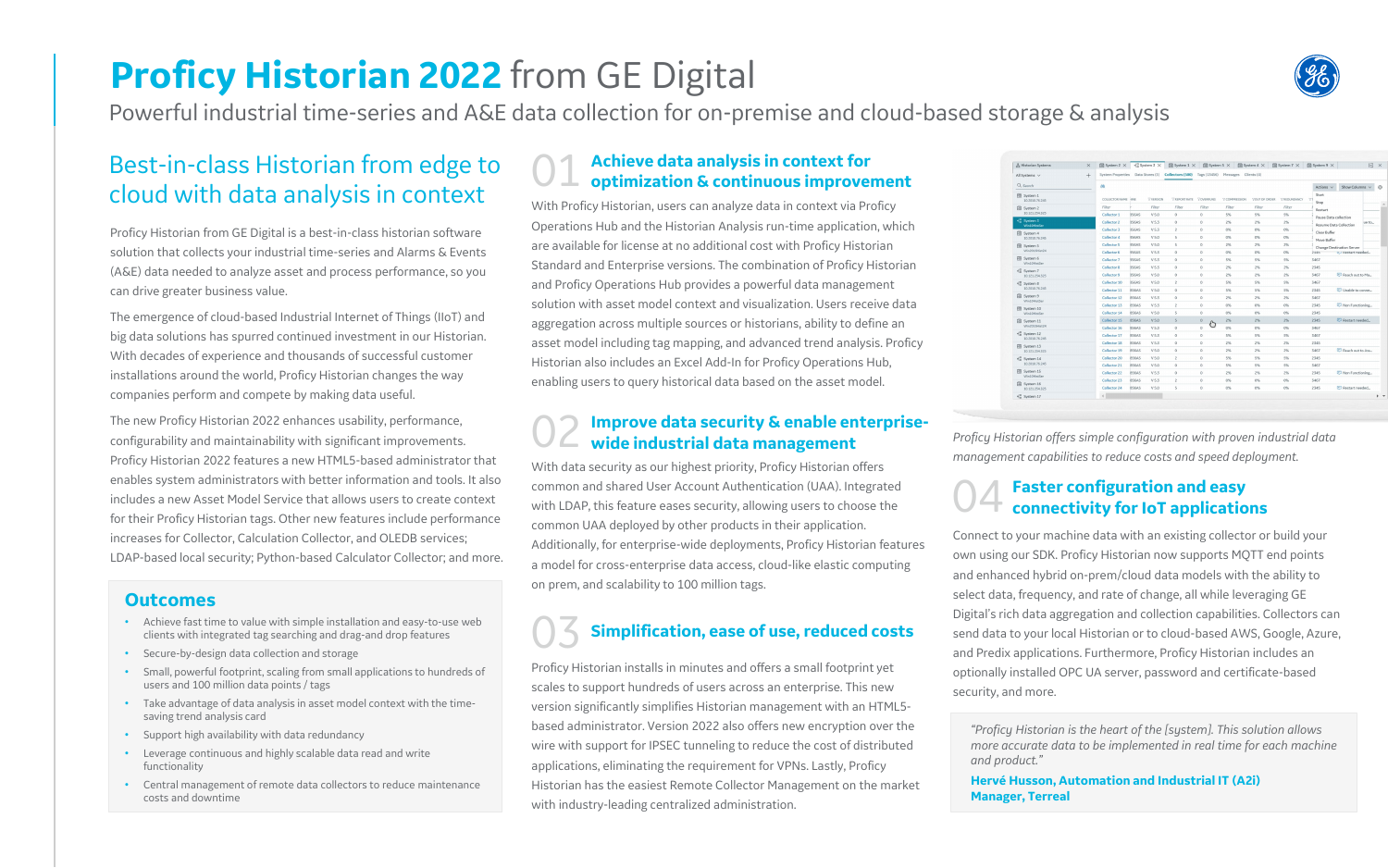# **Proficy Historian 2022** from GE Digital

Powerful industrial time-series and A&E data collection for on-premise and cloud-based storage & analysis

## **Features**

- Collects industrial data at very high speed, normalizes data and stores it securely, distributes, and allows for fast retrieval and analysis
- 24/7 availability: avoid downtime and information gaps; stability and reliability for continuous improvement data analysis as well as mission-critical applications

### **New in Version 2022**

- New HTML5 based (Config Hub) Administrator: Enables system administrators with better information and tools to manage their Historian systems. All Historian servers may be administered from a single application
- Asset Model Service: Allows users to create context for their Historian tags. Configured through the new Config Hub based Administrator. Data may be queried in context via REST or OPC-UA
- Performance Improvements: Collector, Calculation Collector, and OLEDB services all have significant performance increases
- LDAP-based Historian Local Security: Historian Local Security may be linked to UAA for applications where connection to AD is not possible
- New Python based Calculation Collector: Enables users to select their own Python run times and libraries to interact with Historian data
- Easily deployable mirrored architecture based on GE's U.S.-patented highly efficient and secure storage form
- Alarms & Events database, allowing retrieval of A&E in correlation to time-series data
- $\cdot$  Browser-based central administrative console and tre client
- Multi-threaded for high performance
- Scales from small to 100 million tags including mode for cross-enterprise data access
- Ability to perform complex, multi-site industrial information management
- Hybrid on-premises / third-party cloud data model: AV Azure, Google, and Predix cloud connectivity
- Data in context: Proficy Operations Hub Server and HTML5 Historian Analysis run-time application available for license at no additional cost with Proficy Historian Standard or Enterprise versions
- Native collectors including MQTT collector
- Store and forward capability
- Historian ETL Extract, Transfer, Load
- Remote Collector Management with centralized admin
- Encryption over the wire: Support for IPSEC tunneling to reduce the cost of distributed applications, eliminating the requirement for VPNs
- Delta Query Mode: Allows tags to be configured with meta data describing meter/counter behavior (min value, max value, max rate of change), so simple queries can return the change period over period

### **New in Version 9.1/9.0**

- Multi-domain support for Proficy Historian local security
- Dramatic simplification of collector installation and management: completely simplified collector installation process, new collector configuration UX, centralized admin of remote collectors, remote configuration & management of cloud collectors
- Enterprise-scale deployments enhancements: new model for cross enterprise data access, cloud-like elastic computing on-prem, scalable from 100 tags to 100 Million tags
- Hybrid on premise / third-party cloud data model: select data, frequency, rate of change; support for MQTT end points
- OPC UA server that supports HDA, DA, installation on a server node or separate machine, and password and certificate-based security

Both your IT department and end users will love the ease of deployment, scalability, simplicity, and speed of getting the data and value out of Proficy Historian.



[LEARN MORE](https://www.ge.com/digital/applications/historian)

*Proficy Historian includes use of Proficy Operations Hub's Asset Model mapping and Trend Analysis App for centralized data analysis in context.*

|                                      |                    | LIVE                                    |                                                     |                            |                                                                                                                                                                                                                                                                                                                                                     | <b>Chart Configuration</b>                                   |                       | හි                  |
|--------------------------------------|--------------------|-----------------------------------------|-----------------------------------------------------|----------------------------|-----------------------------------------------------------------------------------------------------------------------------------------------------------------------------------------------------------------------------------------------------------------------------------------------------------------------------------------------------|--------------------------------------------------------------|-----------------------|---------------------|
| iFIXPump1a                           | to<br>$\checkmark$ | Last 5 minutes                          | $\stackrel{\leftarrow}{\leftarrow} \rightarrow$<br> | $\bigoplus$                | $\begin{picture}(16,15) \put(0,0){\line(1,0){15}} \put(15,0){\line(1,0){15}} \put(15,0){\line(1,0){15}} \put(15,0){\line(1,0){15}} \put(15,0){\line(1,0){15}} \put(15,0){\line(1,0){15}} \put(15,0){\line(1,0){15}} \put(15,0){\line(1,0){15}} \put(15,0){\line(1,0){15}} \put(15,0){\line(1,0){15}} \put(15,0){\line(1,0){15}} \put(15,0){\line(1$ | 1M 5M<br>TIME<br>$\mathbf{r}$<br>$\,$ H                      | 30H<br>1H<br>2H<br>4H | 8H<br>24H<br>Custom |
|                                      |                    |                                         |                                                     |                            |                                                                                                                                                                                                                                                                                                                                                     | 0:0:5:0<br><b>DURATION</b>                                   | NOTES                 | <b>STATISTICS</b>   |
|                                      |                    |                                         |                                                     |                            |                                                                                                                                                                                                                                                                                                                                                     | 120<br>SAMPLING MODE Calculated                              | $\vee$ CALCULATION    | Average             |
|                                      |                    |                                         |                                                     |                            |                                                                                                                                                                                                                                                                                                                                                     | 110<br>SAMPLING INCREMENT By Size                            | $\times$ 1000         |                     |
|                                      |                    |                                         |                                                     |                            |                                                                                                                                                                                                                                                                                                                                                     | 100<br>Add Pens                                              |                       |                     |
|                                      |                    |                                         |                                                     |                            |                                                                                                                                                                                                                                                                                                                                                     | 90<br><- iFDOPumpla                                          |                       |                     |
|                                      |                    |                                         |                                                     |                            |                                                                                                                                                                                                                                                                                                                                                     | □ ⊙ Displacementpump1BStatusFeedback                         |                       |                     |
|                                      |                    |                                         |                                                     |                            |                                                                                                                                                                                                                                                                                                                                                     | 80<br>2 3 Pumping station                                    |                       |                     |
|                                      |                    |                                         |                                                     |                            |                                                                                                                                                                                                                                                                                                                                                     | 70<br>□ 3 SuctionLevel                                       |                       |                     |
|                                      |                    |                                         |                                                     |                            |                                                                                                                                                                                                                                                                                                                                                     | D @ WaterTemp                                                |                       |                     |
|                                      |                    | ø                                       |                                                     |                            |                                                                                                                                                                                                                                                                                                                                                     | 60<br><b>DOW</b>                                             |                       |                     |
|                                      |                    |                                         |                                                     |                            |                                                                                                                                                                                                                                                                                                                                                     | □ 3 RunStatus                                                |                       |                     |
|                                      |                    |                                         |                                                     |                            |                                                                                                                                                                                                                                                                                                                                                     |                                                              |                       |                     |
|                                      |                    |                                         |                                                     |                            |                                                                                                                                                                                                                                                                                                                                                     | □ 3 Displacementpump1CStatusFeedback                         |                       |                     |
|                                      |                    |                                         |                                                     |                            |                                                                                                                                                                                                                                                                                                                                                     | □ 3 Displacementpump1DStatusFeedback                         |                       |                     |
| $Q$ <sup>131 PM</sup><br>01.44.00 PM | 01:44:30 PM        | 01:45:00 PM<br>014530 PM<br>01-46:00 PM | 01:46:30 PM                                         | 01:47:00 PM<br>01:47 30 PM | 01.40.00 PM                                                                                                                                                                                                                                                                                                                                         | O Displacementpump1EStatusFeedback<br><b>SD</b><br>$\bullet$ |                       |                     |
|                                      |                    |                                         |                                                     |                            |                                                                                                                                                                                                                                                                                                                                                     | 5 3 TankLevel                                                |                       |                     |
|                                      |                    |                                         |                                                     |                            |                                                                                                                                                                                                                                                                                                                                                     | <b>N</b> O CombinedFlow                                      |                       |                     |
|                                      |                    |                                         |                                                     |                            |                                                                                                                                                                                                                                                                                                                                                     | 5 O DischargePressure                                        |                       |                     |
|                                      |                    |                                         |                                                     |                            |                                                                                                                                                                                                                                                                                                                                                     | □ 3 RunStatus                                                |                       |                     |
|                                      |                    |                                         |                                                     |                            |                                                                                                                                                                                                                                                                                                                                                     | □ 3 Displacementpump1CStatusFeedback                         |                       |                     |
|                                      |                    |                                         |                                                     |                            |                                                                                                                                                                                                                                                                                                                                                     | □ ⊙ Displacementpump1DStatusFeedback                         |                       |                     |
|                                      |                    |                                         |                                                     |                            |                                                                                                                                                                                                                                                                                                                                                     | 5 3 TankLevel                                                |                       |                     |
|                                      |                    |                                         |                                                     |                            |                                                                                                                                                                                                                                                                                                                                                     |                                                              |                       |                     |

### **Proficy Historian: Best-in-class industrial data management that scales to 100 million tags**

|     |           | High availability for superior reliability                                                                                    |
|-----|-----------|-------------------------------------------------------------------------------------------------------------------------------|
| ıat | $\bullet$ | Highly efficient data compression: collector compression<br>at the source (deadband) and archive compression at the<br>server |
|     | $\bullet$ | Flat or traditional hierarchical architecture; horizontal<br>scalability with distributed server architecture                 |
| nd  | ٠         | Secure-by-design storage                                                                                                      |
|     | $\bullet$ | Flexible model structure                                                                                                      |
|     | $\bullet$ | Condition-based collection                                                                                                    |
| اڊ  | $\bullet$ | Server-to-server aggregation                                                                                                  |
|     | $\bullet$ | OPC UA server                                                                                                                 |
|     | $\bullet$ | UAA/OAuth2 Java Web Token security model                                                                                      |
| NS. |           | Server-to-Azure IoT Hub Distributor                                                                                           |
|     | $\bullet$ | Cloudera certified method to move and query data in<br>HDFS / Hadoop to Parquet                                               |
| ble |           | APIs to track version information of collectors, Query<br>Results API, Write Tag API, Rename API                              |
|     | $\bullet$ | Public REST API and Java API                                                                                                  |
|     | ٠         | One-click configuration with CIMPLICITY and iFIX                                                                              |
|     | $\bullet$ | Excel Add In                                                                                                                  |
|     | $\bullet$ | Little to no DB admin required                                                                                                |
| n   |           | Support for storage of Future Data                                                                                            |
|     |           |                                                                                                                               |
|     |           |                                                                                                                               |

Please consult [product documentation](https://www.ge.com/digital/product-documentation) for hardware/software requirements.